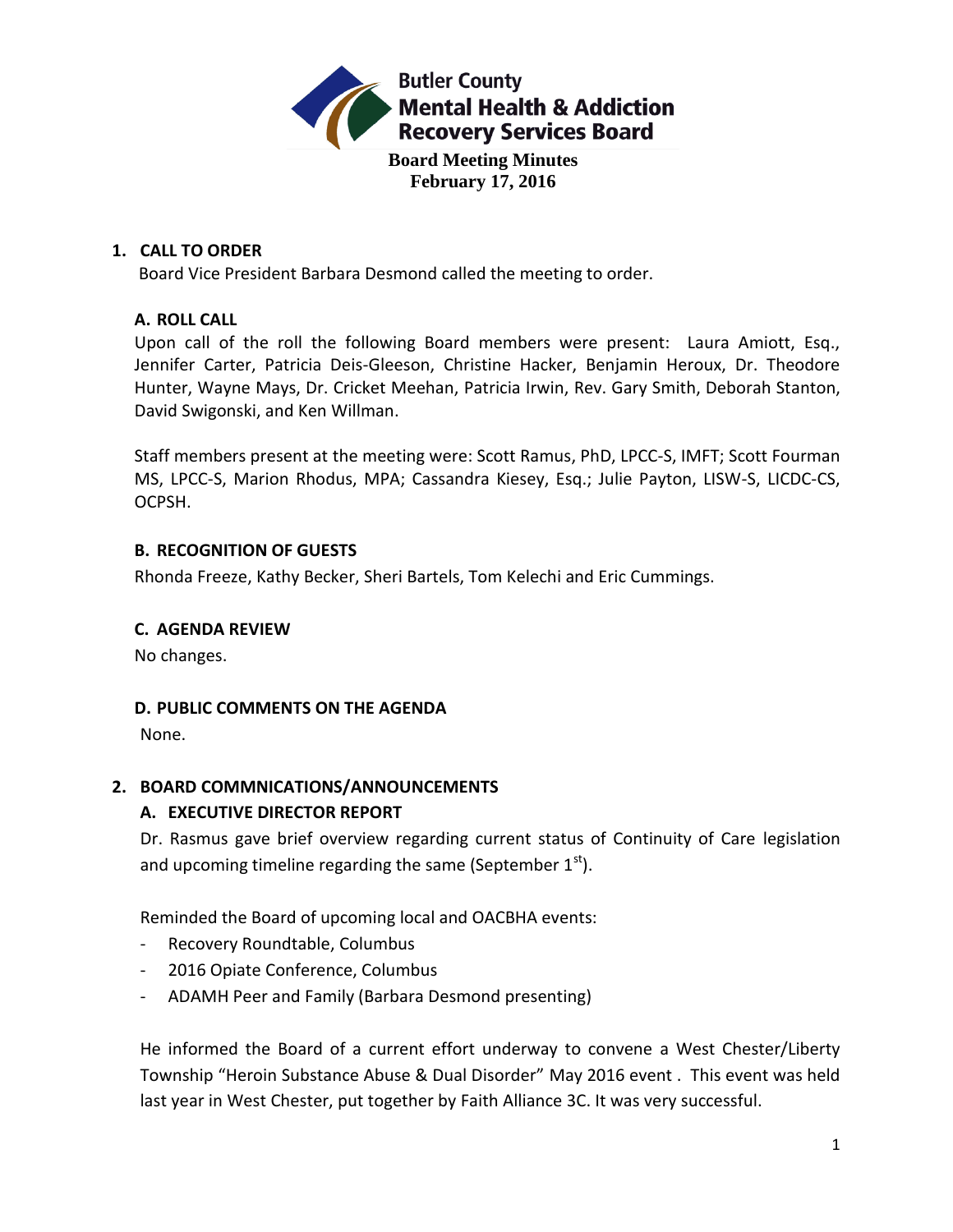Gave the Board a status update of work and activities being done to get the word out about the upcoming Mental Health Renewal Levy:

- Early Voting has started
- Yard signs + larger sizes available for pick-up at the Board Office
- Secured 40+ 4' X 8' locations from previous levy sign sites & a local developer
- Social media PR spots are active and being monitored
- $-$  30,000+ post cards recently sent out in  $1<sup>st</sup>$  mailing
- Received Sheriff Jones' endorsement will be included in  $2^{nd}$  mailing
- Reserving 300 signs for polling place placement
- Seeking volunteers on Election Day at polling places contact Denise Boyd, BCMHARS Board Staff member

Dr. Rasmus advised the Board of positive, informational newspaper articles:

- Journal News 2/10/16: Former Bengal to Campaign for Butler County Levy
- Journal News by Denise Callahan: Butler County Mental Health Levy on March Ballot
- Journal News 2/09/16: Butler County Drug Drop Off Program Working

It was further reported that the Behavior Health/Medicaid redesign includes new rates, a multitude of coding revisions, a reduction in reimbursement for treatment and new formula used for payments. This will make it more difficult to attract physicians, especially since it has been 10-20 years since the last increase in Medicaid. Rates will be restructured in the future with Medicare being the primary payer and Medicaid being the payer of last resort – ultimately this transitional program redesign occurring 2016 – 2017 will be scraped and all will be under a managed care plan.

#### **3. BOARD MINUTES**

### **A. Executive Committee meeting Minutes for 1/20/2016**

Ms. Gleason Motioned and Mr. Swignoski seconded the approval of the above mentioned Minutes. The vote carried the Motion.

#### **B. Board Meeting Minutes for 1/20/2016**

Ms. Amiott Motioned and Ms. Stanton seconded the approval of the above mentioned minutes. The vote carried the Motion.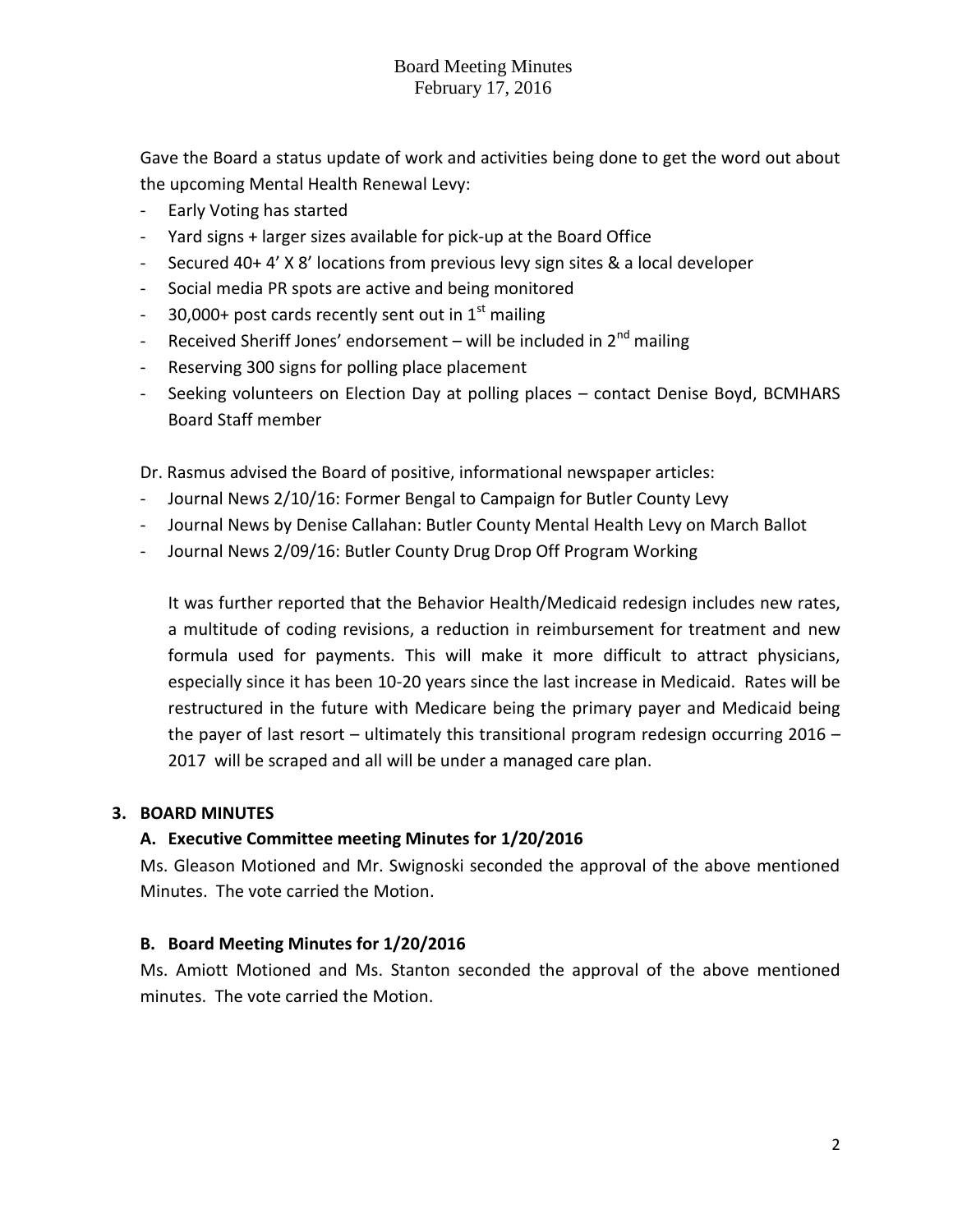#### **4. NEW BUSINESS**

#### **A. State Hospital Update - Information**

Bed count during month of February was one less than the county's 3 year average. The state hospital system is down to single digit bed availability on some days indicating the seriousness of statewide bed capacity.

#### **B. December 2015 Financial Report**

Mr. Rhodus reported that Board Administrative costs are slightly under budget. Cost associated with the county tax levy collections are listed on the bottom section of the last page. The overall year-to-date budget equals approximately 31%.

Mr. Swigosnski inquired about data on bottom of page 3 pertaining to 129% assessment from the Butler County Auditor.

Mr. Rhodus explained that amount is due to TIFFs that are in place with Liberty Center complex. The county made error with TIFF calculation and rate had to be revised effecting how much of the Board's levy funds are allocated to the county.

Dr. Willman Motioned and Ms. Hacker seconded the approval of the Financial Report. The vote carried the Motion.

### **C. Annual Provide Financial Audit Update**

Mr. Rhodus provided update an of all the contract providers Annual CPA Audits. He explained four providers needed extensions and all four providers have complied. Still a two tier audit is necessary for Sojourner who doesn't have their appropriate A-133 audit. Sojourner has recognized this oversight and will comply in timely manner.

Dr. Willman Motioned and Ms. Hacker seconded the approval of the Financial Report. The vote carried the Motion.

### **D. St. Aloysius Budget Revision**

Dr. Rasmus explained this agency manages the hotline call center, coordinates services for ex-offender programs, etc. They are requesting to revise budget/appropriations for additional Cincinnati Bell services, finalize FY15 ex-offender grant carryover funds and various FY16 grant revisions.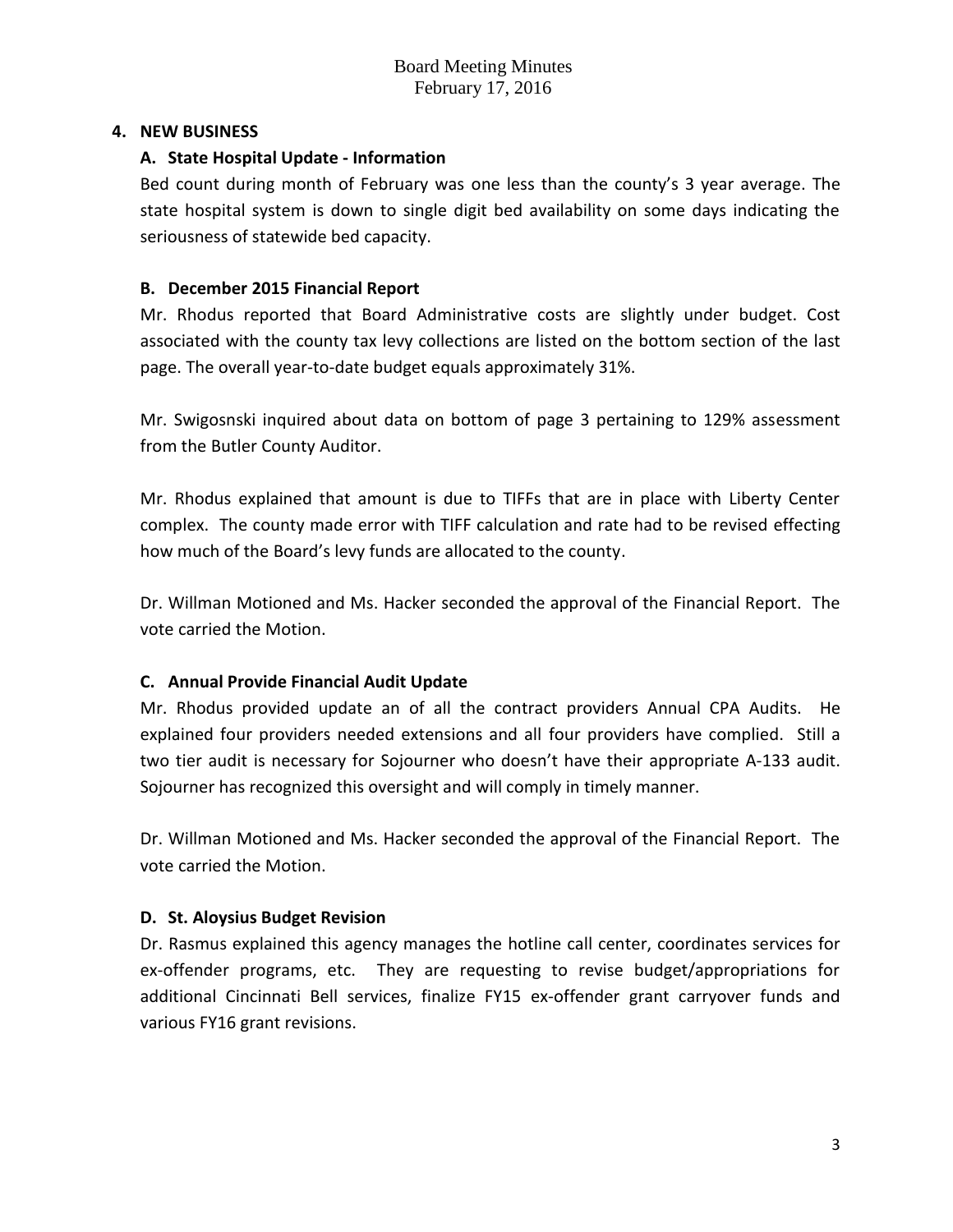Ms. Staton Motioned approval to reduce the St. Aloysius annual FY16 budget in the amount of \$34,113.28 and Dr. Hunter seconded the approval of the St. Aloysius budget. The vote carried the Motion.

## **E. Agreement for Legal Service Contract with County Prosecutor and Commissioners**

Dr. Rasmus advised Board this contract is a continuation of services but includes revisions to include the Board's name change, adds a  $27<sup>th</sup>$  pay in 2016, adds an additional salary cost (5% or \$5,000) newly identified by the prosecutor's office, which equals a total increase of 11%.

Mr. Heroux, Mr. Swigonski, and Dr. Willman inquired about some of the fees and other expenses listed in the contract.

Mr. Rhodus and Dr. Rasmus explained those costs due to some mileage reimbursement pertaining to continuing education credits and employee benefits.

Mr. Swigonski Motioned and Dr. Willman seconded the approval of the contract with the county Prosecutor and Commissioner's. The vote carried the Motion.

### **F. Board Budget Revision Limit Policy**

Dr. Rasmus said in the past, the Board would only permit Budget revisions during the first six months of the year (BCADAS) and in September/October & April (BCMHB) but due to the uncertainty with the Medicaid/Behavioral Health Redesign the Board supported the suspension of that policy for FY 2017 only.

There was ongoing discussion regarding the pros and cons of making this adjustment. Ms. Irwin commented she understood the circumstance but strongly recommends that if this is approved, to suspend the rule for one year then reinstate the previous timeline.

Ms. Amiott Motioned to approve temporary suspension of the Board's budget Revision Policy for FY2017 only and Ms. Carter seconded. The vote carried the Motion.

### **G. Belflex Temporary Services Contract**

Dr. Rasmus stated this employee service contract is needed to provide temporary staff to cover clerical and support staff duties including preparing and taking care of Board business. This support staff person would primarily be taking over Ms. Reckner's previous duties. The contract is for maximum of 520 hours. If the Board approves this contract, the staff will begin interviewing tomorrow for the position.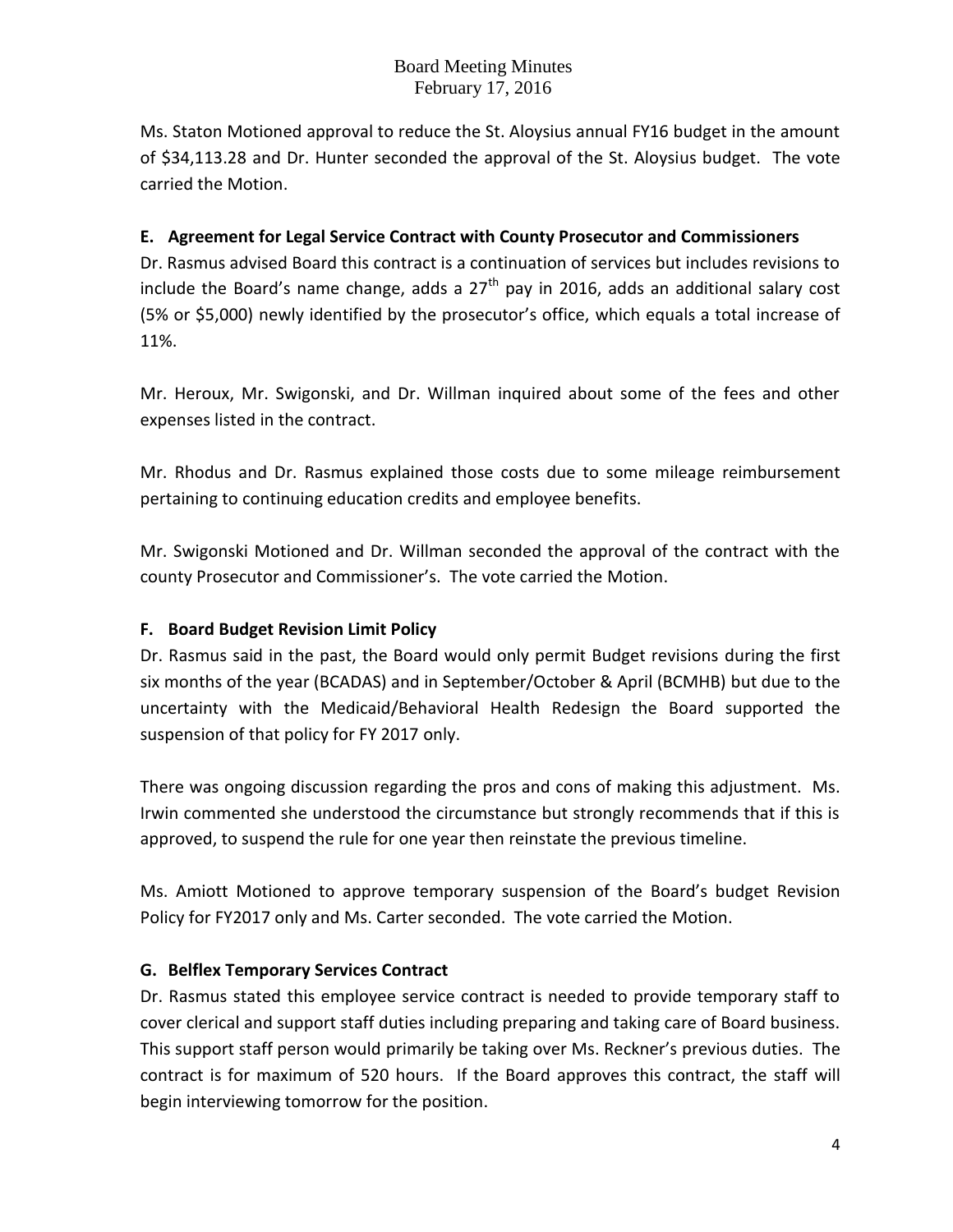Several Board members sought clarification of hours compared to number of work days, fees assessed if the Board hires a successful candidate.

Mr. Rhodus and Dr. Rasmus advised they will be interviewing only qualified candidates (degreed and with experience). It was noted that the first eight days equal a "free trial period" from the temporary service but there is a hiring fee the Board would have to pay if it hires a temporary worker prior to the completion of the 520 hours timeframe.

Ms. Gleeson Motioned and Ms. Hacker seconded the approval of a temporary staffing agreement with Belfex. The vote carried the Motion.

#### **H. King Consultation Services Contract**

Dr. Rasmus reported this contract is for services of Kim Grimes, CPA who has comprehensive knowledge of budgets pertaining to specialized programs and grants.

Mr. Rhodus further explained she has a very good working knowledge of new auditing guidelines at both Federal and State levels. This contract will provide  $3<sup>rd</sup>$  party accounting input and information to promote performance based budgeting for a variety of key Board programs.

Mr. Heroux asked if this contract was related to the previous legislation pertaining to suspension of the Board's budget revision policy.

Dr. Rasmus responded that it is not specifically related to that Motion but due to the complex nature of Medicaid and proposed changes, that potential exists.

Ms. Amiott Motioned and Ms. Irwin seconded the approval of a contract with King Consultation Services. The vote carried the Motion.

### **I. Hickman and Lowder Company Contract Extension**

Dr. Rasmus requested that the Board increase this contract from the previous Board meeting that will support the continued integration of previous BCMHB and BCADAS contracts into one Board contract as well as provide some additional consultation dollars (if needed) in FY2016.

He further reported he extended the previous contracting amount from \$5,200 to \$10,000 to prevent any contracting changes in the future.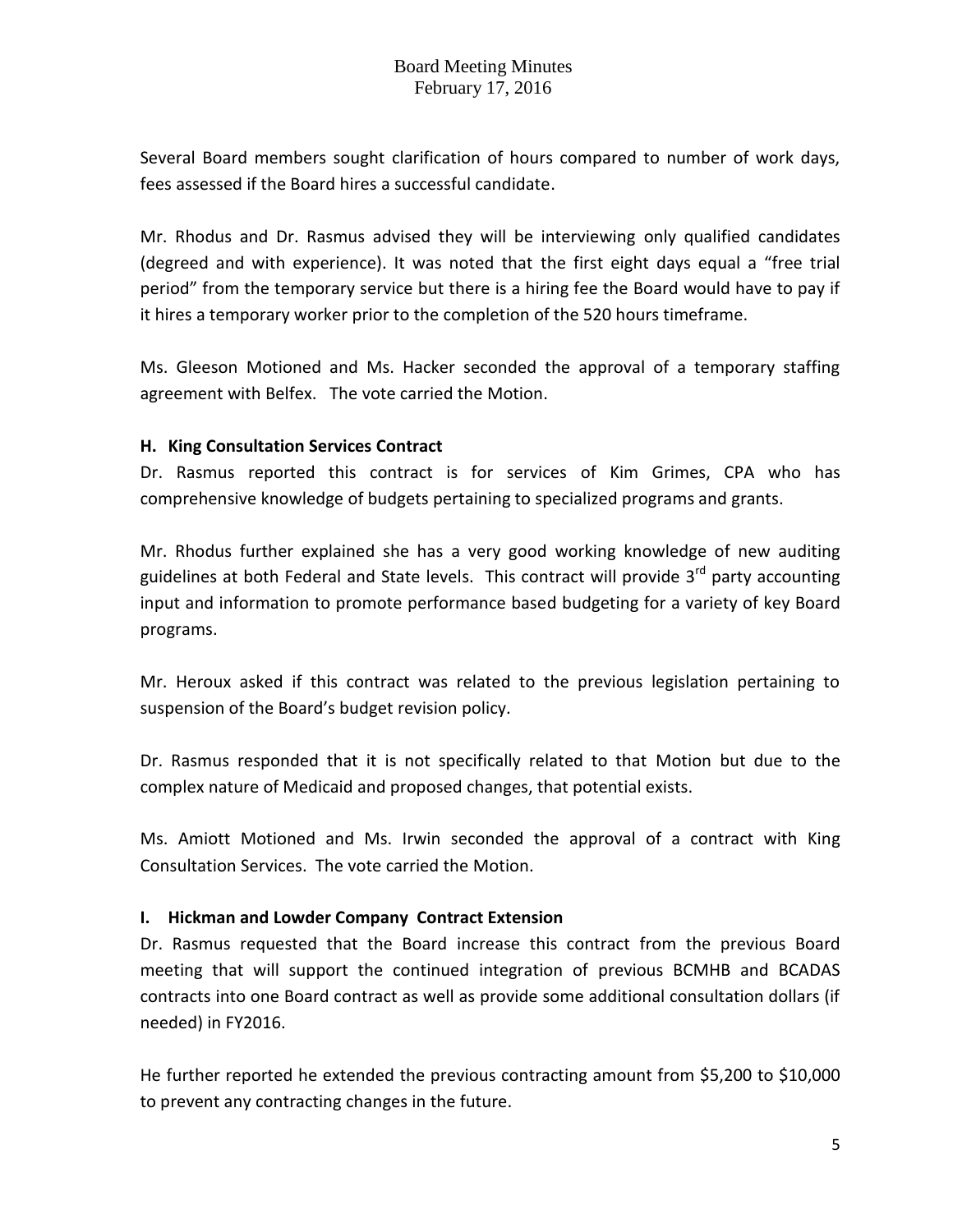Ms. Amiott commented on the expertise of attorney Frank Hickman in supporting the BCMHB in contract revisions in the past.

Ms. Amiott Motioned and Ms. Gleeson seconded the approval of a contract with Hickman and Lowder Company. The vote carried the Motion.

## **J. Use of Resolutions Facility for ADAS-Information**

Ms. Payton reported this site remains a work-in-progress as a possible alternate location to provide additional drug treatment services at an economical cost.

## **K. Board Self-Evaluation Process**

Dr. Rasmus said due to new Culture of Quality (COQ) standards developed by our Board Association, the Board is required to conduct a self-evaluation on a regular basis. The BCADAS Board conducted those monthly in the past but the Mental Health Board did it annually.

The Board conducted a lengthy review of past and present practices, talked about options to distribute the evaluations, the frequency, logistics, etc. Overall, the Board members recommended combining the ADAS and Mental Health Board previous evaluations.

It was decided this process needed additional consideration before establishing a standardized evaluation process and timeline.

Dr. Willman will take the above discussion to the Executive Committee and return next month with a draft procedure/form for the Board to consider.

# **L. Voucher Approval and Payments Made by Direct Deduction**

Approval of payments made by Butler County Mental Health and Addictions Recovery Services Board for January 2016 were presented.

Mr. Heroux Motioned and Ms. Hacker seconded the approval to approve all vouchers and payments by direct deduction by Butler County for January 2016. The vote carried the Motion.

### **5. GUEST AND BOARD COMMENTS**

Board Vice, President Barbara Desmond extended her compliments to the Board for coming together and recognized the representatives of county agencies for sending various people to Butler County Mental Health and Addiction Services Board Meetings. She encouraged